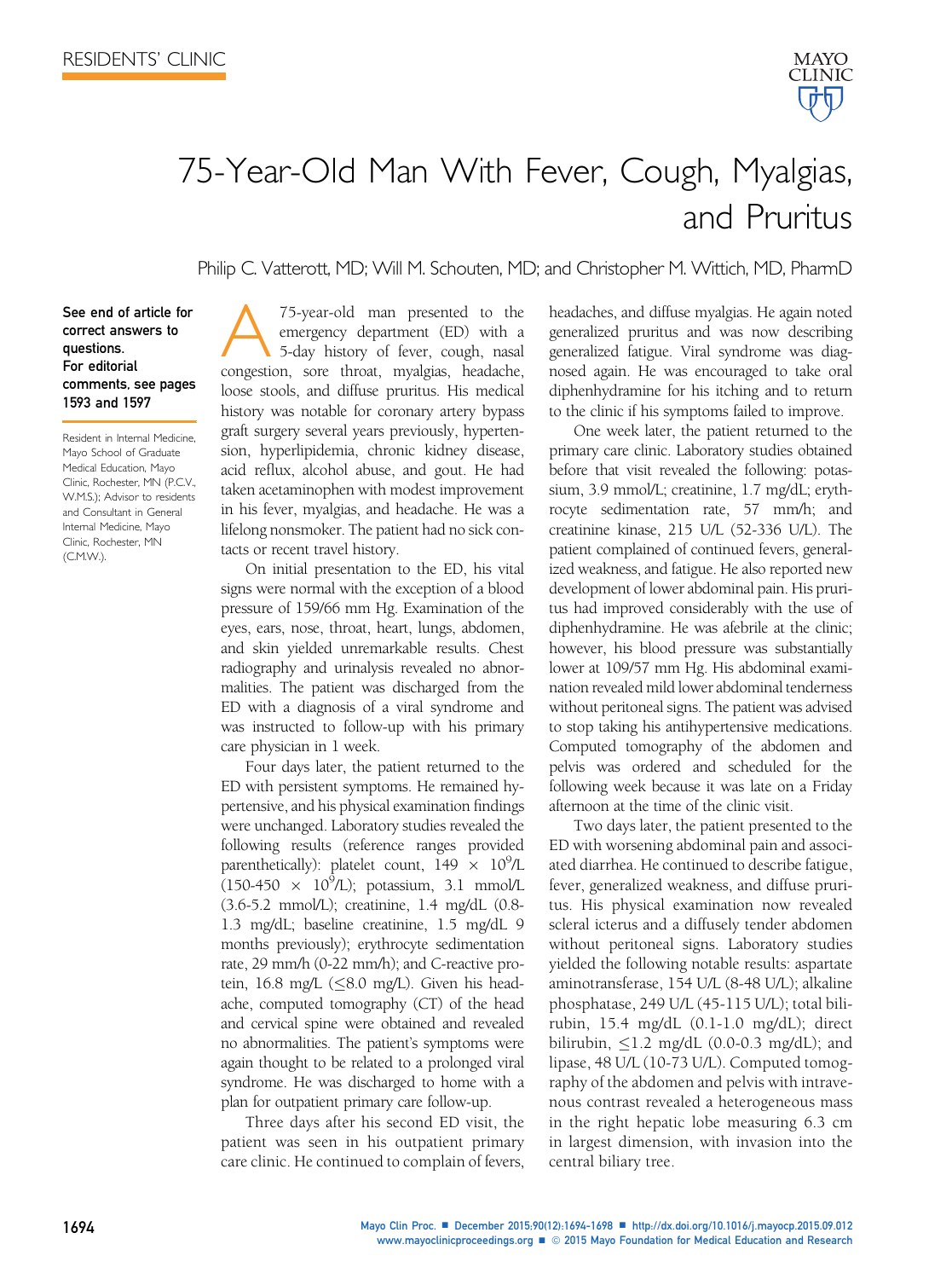- 1. Which one of the following cognitive biases may have led to a failure to recognize obstructive cholestasis earlier in this patient?
	- a. Focusing illusion
	- b. Gambler's fallacy
	- c. Playing the odds
	- d. Base rate fallacy
	- e. Aggregate bias

Focusing illusion refers to a tendency to overemphasize one piece of information when making a decision. In medicine, this may be seen in overemphasis on a specific laboratory test at the expense of the clinical scenario when making a diagnosis. $\frac{1}{1}$  The gambler's fallacy is the belief that current probabilities are affected by past events. $<sup>1</sup>$  An example would be the belief</sup> that a pregnant woman who has had 3 boys is more likely to have a girl with her next pregnancy. Neither of these biases were likely in this case.

Playing the odds, which is the most likely explanation in this case, is a cognitive bias in which when one is faced with an ambiguous set of symptoms, a benign cause is chosen over a more serious one. $<sup>1</sup>$  $<sup>1</sup>$  $<sup>1</sup>$  In this case, the diag-</sup> nosis of a viral illness was made at multiple ED and office visits based on vague symptoms rather than earlier recognition of obstructive cholestasis.

The base rate fallacy occurs when the underlying likelihood of something is ignored given the current situation.<sup>[1](#page-4-0)</sup> An example would be diagnosing carcinoid syndrome in a patient with abdominal pain and diarrhea because the symptoms fit, even though viral gastroenteritis is much more common. Finally, the aggregate bias refers to a physician's belief that aggregate data, such as clinical guidelines, do not apply to their patients because of perceived unique characteristics. Neither base rate fallacy nor aggregate bias were likely in this case.

The patient was admitted to an internal medicine service and underwent endoscopic retrograde cholangiopancreatography, which identified a malignant-appearing hilar biliary stricture. A biopsy specimen and brushings were obtained. The stricture was stented, and a biliary sphincterotomy was performed. The patient's abdominal pain improved after stenting, and he remained in the hospital. Two days later, the pathology report indicated

inconclusive findings, and a CT-guided biopsy of the right hepatic lobe mass was performed. Immediately before the biopsy, the patient's vital signs were recorded as follows: temperature, 36.0°C; pulse rate, 73 beats/ min; blood pressure, 160/73 mm Hg; and respirations, 18 breaths/min.

Two hours after the biopsy, the patient complained of chills and was confused. Vital signs at that time were recorded as follows: pulse rate, 102 beats/min; blood pressure, 143/59 mm Hg; and respirations, 24 breaths/min. The patient was evaluated, and his symptoms were attributed to adverse effects from the sedation he received at the time of his biopsy. An hour later, his vital signs were recorded as follows: pulse rate, 120 beats/min; blood pressure, 114/70 mm Hg; and respirations, 24 breaths/min. He was noted by nursing staff to be even more confused. The medical team was alerted to the patient's tachycardia and relative hypotension, and 1 L of intravenous normal saline was administered.

Six hours later (9 hours after his biopsy), the patient continued to be confused. His blood pressure was 95/56 mm Hg despite fluid resuscitation. The medical team was concerned about an abdominal hemorrhage. Computed tomography of the abdomen and pelvis revealed no evidence of abdominal bleeding. Laboratory studies were urgently obtained and revealed the following notable results: white blood cell count,  $14.4 \times 10^9/\text{L}$  $(3.5{\text -}10.5 \times 10^{9} \text{L})$ ; and lactate, 6.3 mmol/L (0.6-2.3 mmol/L). Laboratory studies obtained earlier in the morning had yielded a white blood cell count of  $10.4 \times 10^9$ /L. Blood and urine cultures were obtained. Intravenous antibiotics including vancomycin and piperacillin-tazobactam were initiated. The patient was transferred to the intensive care unit (ICU) with septic shock 12 hours after the CT-guided liver biopsy.

# 2. Which one of these cognitive biases may have led to the overemphasis of the procedure on the patient's symptoms?

- a. Availability heuristic
- b. Base rate fallacy
- c. Bandwagon effect
- d. Hindsight bias
- e. Recency bias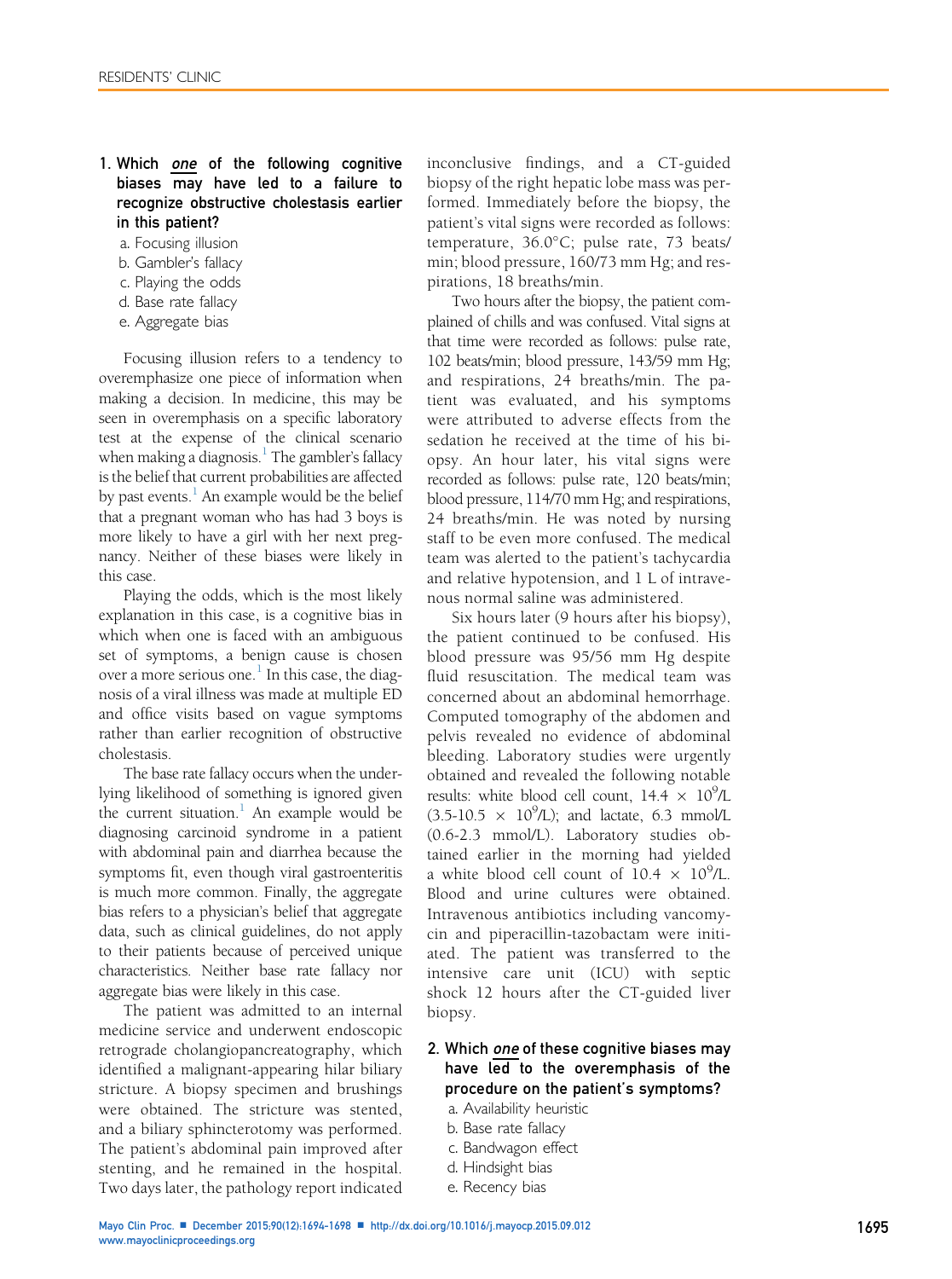The availability heuristic results from the false notion that events or conditions are more likely if they can be recalled easily.<sup>[1](#page-4-0)</sup> An example would be a physician who reads multiple case reports about melanoma and perceives that the risk of melanoma is increasing. The previously described base rate fallacy was not present in this case. The bandwagon effect describes how new drugs, devices, or procedures can achieve widespread popularity relatively quickly. $<sup>1</sup>$  $<sup>1</sup>$  $<sup>1</sup>$  As a new product</sup> becomes more common, additional people are more likely to adopt it without question and less likely to critically assess it. Hindsight bias is also called the "knew it all along" bias and explains how people tend to see events as predictable after the fact. The availability heuristic, base rate fallacy, bandwagon effect, and hindsight bias were not present in this case. In this case, the recency bias best explains how the biopsy may have played an outsized role in the evaluation of the patient's symptoms. $\frac{1}{1}$  $\frac{1}{1}$  $\frac{1}{1}$  This bias refers to the tendency to disproportionally weigh recent events or observations (in this case, the procedure) relative to alternative options.

The critical care team evaluated the patient on his arrival in the ICU. Within a short time, there were multiple admissions to the ICU. The patient continued to be confused. An electrolyte panel revealed the following results: sodium, 137 mmol/L (135-145 mmol/L); potassium, 3.0 mmol/L; chloride, 108 mmol/L (98-107 mmol/L); bicarbonate, 17 mmol/L (22-29 mmol/L); serum urea nitrogen, 21 mg/dL (8-24 mg/dL); creatinine, 1.8 mg/dL; and random glucose, 13 mg/dL (70-140 mg/dL). Intravenous vancomycin and piperacillintazobactam were continued. The ICU remained busy with more admissions. The hospital sepsis bundle was not initiated at this time.

- 3. Which one of the following psychological biases, which put the current patient at risk of suboptimal care, could have been displayed by the team in the busy ICU in this case?
	- a. Omission bias
	- b. System 1 thinking
	- c. Representativeness
	- d. Triage cueing
	- e. Yin-yang out

Omission bias is a propensity toward inaction in which decision makers inappropriately judge harms due to inaction as less severe than harms caused by action. $1$  This bias is influenced by the concept of nonmaleficence or inflicting the least amount of harm possible to achieve the most favorable outcome for a patient. An example of this bias in medicine is failure to initiate warfarin therapy when it is indicated because of exaggerated fear of bleeding complications. System 1 thinking best fits the current scenario in a busy workplace. System 1 thinking is involuntary and extremely fast. It is based on our initial feelings, hunches, and biases. $2,3$  Alternatively, system 2 thinking requires concentration and involves conscious effortful mental activity. The difference in time and effort between the 2 processes can be seen when solving 2 math problems:  $5 \times 2$  (system 1) vs  $37 \times 16$  (system 2). When time is short and stress is high, system 1 thinking is used to complete tasks quickly and efficiently. In the busy ICU environment with multiple admissions of critically ill patients, such reliance on system 1 may result in errors.

Representativeness is the tendency to focus on typical features of a disease and miss unusual presentations of a disease. Triage cueing is a bias in which the location of a patient may affect the diagnosis or treatment. $<sup>1</sup>$  $<sup>1</sup>$  $<sup>1</sup>$  For example, if a patient</sup> self-refers himself to a cardiologist for dyspnea, the patient may be more likely to get a cardiac rather than pulmonary diagnosis. Yin-yang out leads to errors when new or evolving symptoms are ignored because of a previous exhaustive work-up. $^1$  For example, if a patient with chronic abdominal pain has an unrevealing evaluation, a clinician may be reassured by this work-up even if important new symptoms occur as a disease progresses.<sup>1</sup> Representativeness, triage cueing, and yin-yang out were unlikely to be present at this point in the case.

Several doses of intravenous dextrose were administered, which restored normoglycemia. Following the administration of dextrose, the patient's mental status markedly improved. A second liter of normal saline was administered overnight, yet the patient's blood pressure remained marginally low with mean arterial pressures ranging between 55 and 65 mm Hg. During unit rounds the following morning, a gradual decline in the patient's mean arterial pressure was noted, with values now ranging between 50 and 60 mm Hg. Blood cultures, obtained the evening before, returned positive for Escherichia coli, growing in multiple bottles.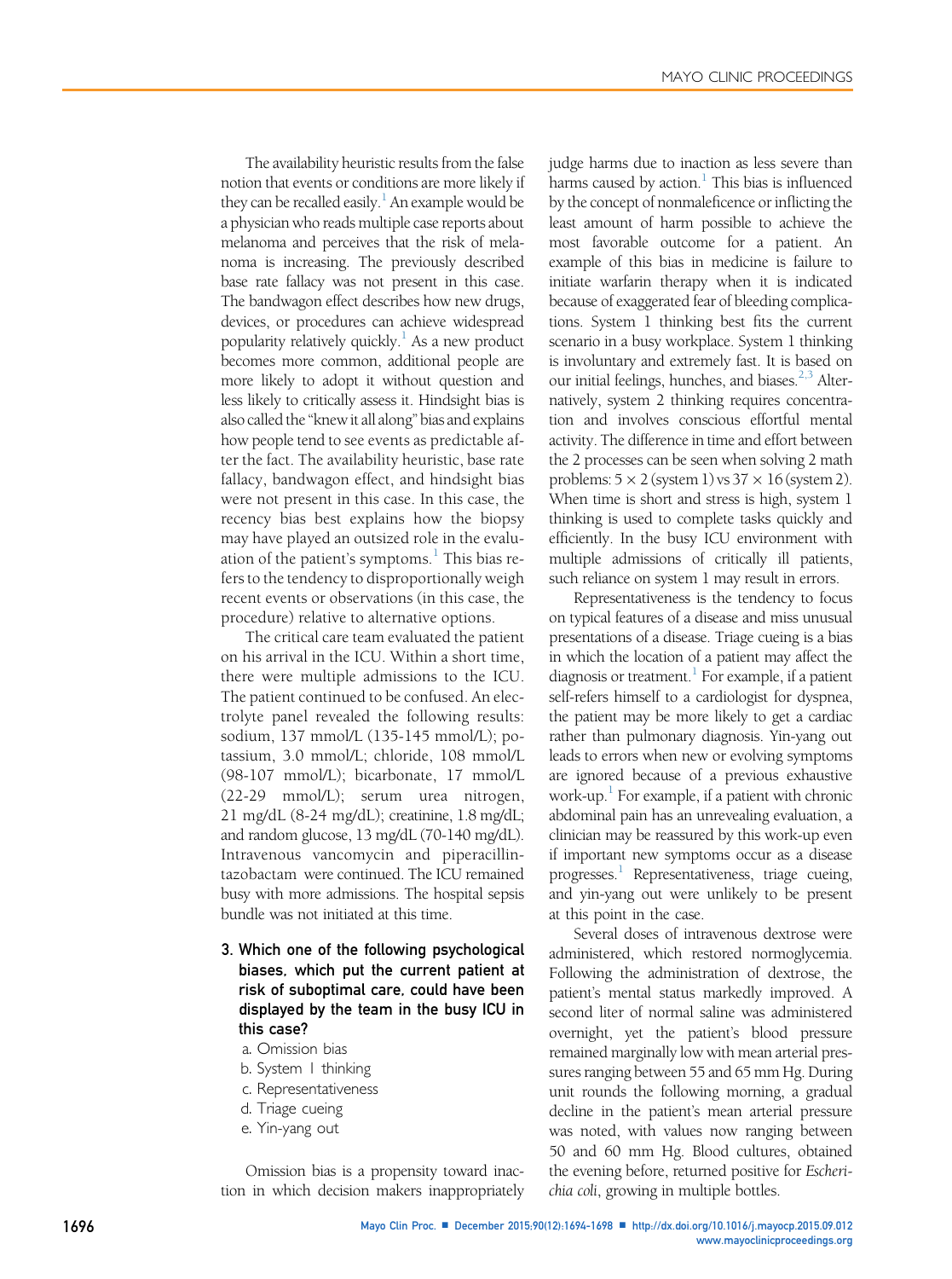- 4. In this case, the diagnosis of corrected hypoglycemia with improved mental status may have contributed to a delayed treatment of sepsis through which one of the following cognitive biases?
	- a. Search satisfying bias
	- b. Ascertainment bias
	- c. Framing effect
	- d. Unpacking principle
	- e. Bandwagon effect

Search satisfying bias is the tendency to call off a diagnostic search once something is found.<sup>[1](#page-4-0)</sup> In this case, the team may have been reassured with the improvement in the patient's mental status after infusion of dextrose and did not search and treat as aggressively for other contributing conditions, such as sepsis. None of the other options are likely in this case. Ascertainment bias occurs when former expectations affect thinking. $1$  Framing effect occurs when reasoning is affected by the way a problem is presented. $\frac{1}{1}$  $\frac{1}{1}$  $\frac{1}{1}$  An example would be the different perception of risk if a procedure is described as having a 90% success rate vs a 10% failure rate. The unpacking principle can lead to error when there is a failure to elicit all relevant information from a patient. $<sup>1</sup>$  The bandwagon effect,</sup> which was previously described as how new drugs, devices, or procedures can achieve widespread popularity, is also unlikely in this case.

The hospital sepsis protocol was initiated, and central venous access was obtained. The patient was resuscitated with fluids, and a vasopressor was initiated to maintain mean arterial pressure above 65 mm Hg. The patient's mental status continued to decline. His urinary output decreased markedly, eventually resulting in anuria. Serum lactate levels, which had improved after initial resuscitation to 4.1 mmol/L, now increased substantially to 7.8 mmol/L. The patient required escalating use of vasopressors to maintain adequate pressures.

- 5. Which one of the following quality improvement tools could be used in this ICU to organize root causes of delayed initiation of the sepsis bundle in this case?
	- a. Define, measure, analyze, improve, control (DMAIC)
	- b. Six-Sigma
	- c. Fishbone diagram
- d. Lean
- e. Run chart

The DMAIC model is part of the Six-Sigma improvement methodology.<sup>4</sup> Six-Sigma focuses on reducing errors and variability using DMAIC in a stepwise process. Neither DMAIC nor Six-Sigma would be useful to specifically organize root causes of a problem. Alternatively, a fishbone diagram (also called a cause-and-effect diagram or Ishikawa diagram) is used to organize the root causes of a quality problem. $4$  A fishbone diagram is organized so that the "backbone"is the problem and the "ribs" are the individual root causes. Lean is a quality improvement strategy that seeks to eliminate waste. $4$  A run chart graphically displays variation over time. Lean and run charts would not be useful to organize root causes of a problem.

In our patient, the pathologic features of the liver biopsy specimen were consistent with cholangiocarcinoma. A care conference was held, and interventions to relieve biliary obstruction from the hepatic mass, including endoscopic retrograde cholangiopancreatography, were discussed. The patient's family elected to pursue comfort care measures, and the patient died a few hours later, 6 days after admission to the hospital and 2 days after CT-guided liver biopsy.

### **DISCUSSION**

The Accreditation Council for Graduate Medical Education recognizes 6 competencies for physicians, including medical knowledge, patient care, professionalism, interpersonal communication, practice-based learning and improvement (PBLI), and systems-based practice (SBP). Examining patient cases in which care could have gone better can reveal areas in need of PBLI or SBP.<sup>[5](#page-4-0)</sup> Morbidity and mortality conferences are a venue where medical errors are candidly discussed at most medical institutions. The Mayo Clinic Internal Medicine Residency Program has developed an approach to morbidity and mortality conferences to highlight the need for personal or system improvements.<sup>6</sup> Recognition of cognitive biases in cases in which care was suboptimal can highlight the need for personal or system improvements in the realm of the PBLI and SBP competencies.

Classically, diagnostic error was treated as an intellectual failing, but faulty or inadequate knowledge is an uncommon cause of these er-rors.<sup>[7](#page-4-0)</sup> Much attention has been given to the